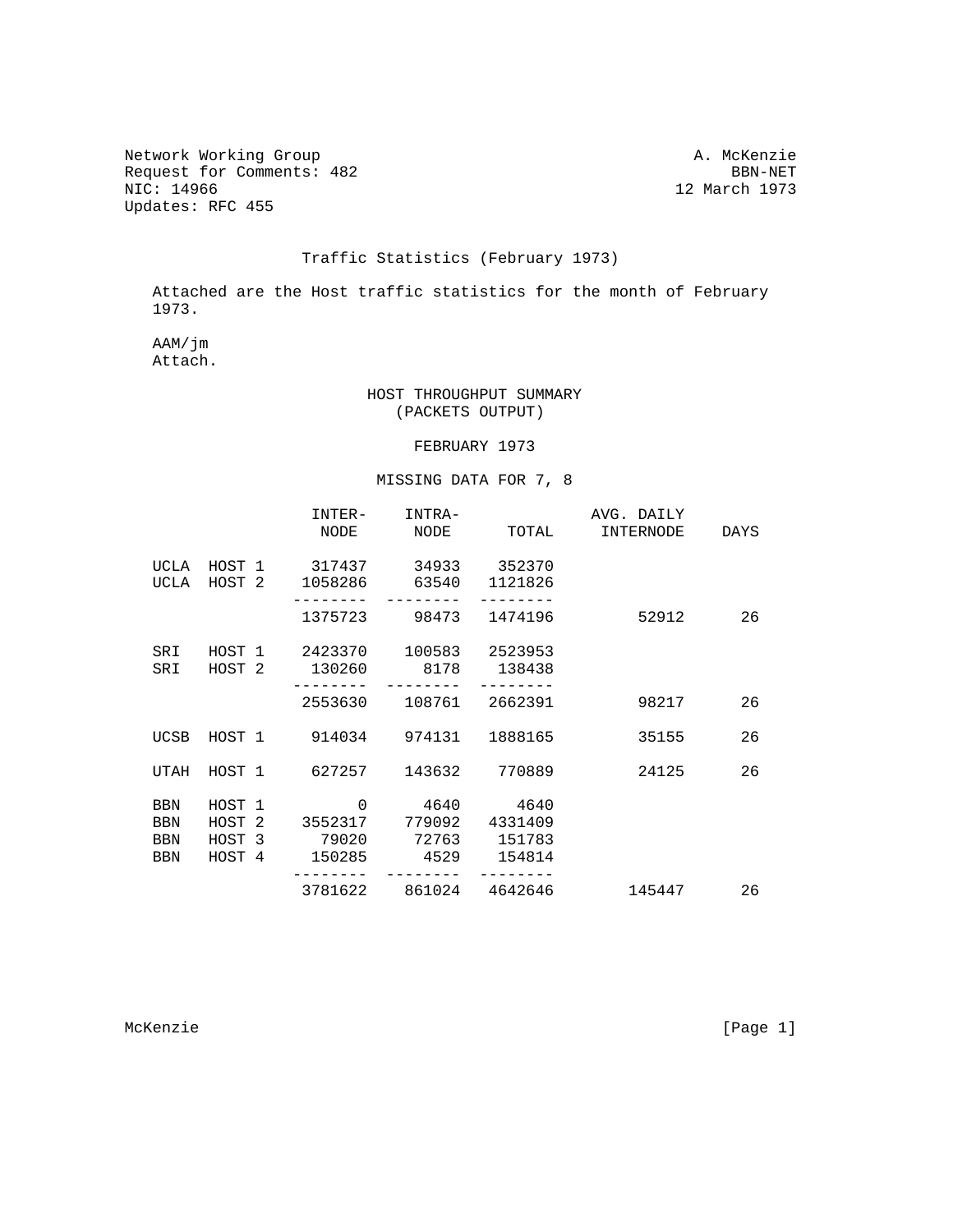| MIT  |                                  | 115010                                                                                                                                                                             | 33545                                               | 148555                                                                                                                                                          |                                                                                                                                                                                                                                                                                                                                                                                                                                                                                                                                                                                                                                                                                                                                                                                                                                                                                                                                                                                                                                                                                                                                       |    |
|------|----------------------------------|------------------------------------------------------------------------------------------------------------------------------------------------------------------------------------|-----------------------------------------------------|-----------------------------------------------------------------------------------------------------------------------------------------------------------------|---------------------------------------------------------------------------------------------------------------------------------------------------------------------------------------------------------------------------------------------------------------------------------------------------------------------------------------------------------------------------------------------------------------------------------------------------------------------------------------------------------------------------------------------------------------------------------------------------------------------------------------------------------------------------------------------------------------------------------------------------------------------------------------------------------------------------------------------------------------------------------------------------------------------------------------------------------------------------------------------------------------------------------------------------------------------------------------------------------------------------------------|----|
|      |                                  |                                                                                                                                                                                    |                                                     |                                                                                                                                                                 |                                                                                                                                                                                                                                                                                                                                                                                                                                                                                                                                                                                                                                                                                                                                                                                                                                                                                                                                                                                                                                                                                                                                       |    |
|      |                                  |                                                                                                                                                                                    |                                                     |                                                                                                                                                                 |                                                                                                                                                                                                                                                                                                                                                                                                                                                                                                                                                                                                                                                                                                                                                                                                                                                                                                                                                                                                                                                                                                                                       |    |
|      |                                  | ---------                                                                                                                                                                          | ---------                                           | --------                                                                                                                                                        |                                                                                                                                                                                                                                                                                                                                                                                                                                                                                                                                                                                                                                                                                                                                                                                                                                                                                                                                                                                                                                                                                                                                       |    |
|      |                                  |                                                                                                                                                                                    |                                                     |                                                                                                                                                                 | 54860                                                                                                                                                                                                                                                                                                                                                                                                                                                                                                                                                                                                                                                                                                                                                                                                                                                                                                                                                                                                                                                                                                                                 | 26 |
| RAND |                                  |                                                                                                                                                                                    |                                                     |                                                                                                                                                                 | 7535                                                                                                                                                                                                                                                                                                                                                                                                                                                                                                                                                                                                                                                                                                                                                                                                                                                                                                                                                                                                                                                                                                                                  | 26 |
| SDC. |                                  |                                                                                                                                                                                    |                                                     |                                                                                                                                                                 | 328                                                                                                                                                                                                                                                                                                                                                                                                                                                                                                                                                                                                                                                                                                                                                                                                                                                                                                                                                                                                                                                                                                                                   | 26 |
| HARV |                                  |                                                                                                                                                                                    |                                                     |                                                                                                                                                                 |                                                                                                                                                                                                                                                                                                                                                                                                                                                                                                                                                                                                                                                                                                                                                                                                                                                                                                                                                                                                                                                                                                                                       |    |
|      |                                  | 10864                                                                                                                                                                              |                                                     |                                                                                                                                                                 |                                                                                                                                                                                                                                                                                                                                                                                                                                                                                                                                                                                                                                                                                                                                                                                                                                                                                                                                                                                                                                                                                                                                       |    |
|      |                                  |                                                                                                                                                                                    |                                                     |                                                                                                                                                                 | 26290                                                                                                                                                                                                                                                                                                                                                                                                                                                                                                                                                                                                                                                                                                                                                                                                                                                                                                                                                                                                                                                                                                                                 | 26 |
| LINC |                                  |                                                                                                                                                                                    |                                                     | 11932                                                                                                                                                           |                                                                                                                                                                                                                                                                                                                                                                                                                                                                                                                                                                                                                                                                                                                                                                                                                                                                                                                                                                                                                                                                                                                                       |    |
| LINC |                                  |                                                                                                                                                                                    |                                                     | 75832                                                                                                                                                           |                                                                                                                                                                                                                                                                                                                                                                                                                                                                                                                                                                                                                                                                                                                                                                                                                                                                                                                                                                                                                                                                                                                                       |    |
| LINC |                                  |                                                                                                                                                                                    | 4001                                                | 4577                                                                                                                                                            |                                                                                                                                                                                                                                                                                                                                                                                                                                                                                                                                                                                                                                                                                                                                                                                                                                                                                                                                                                                                                                                                                                                                       |    |
|      |                                  |                                                                                                                                                                                    |                                                     |                                                                                                                                                                 | 1759                                                                                                                                                                                                                                                                                                                                                                                                                                                                                                                                                                                                                                                                                                                                                                                                                                                                                                                                                                                                                                                                                                                                  | 26 |
| STAN |                                  |                                                                                                                                                                                    |                                                     |                                                                                                                                                                 | 38833                                                                                                                                                                                                                                                                                                                                                                                                                                                                                                                                                                                                                                                                                                                                                                                                                                                                                                                                                                                                                                                                                                                                 | 26 |
| ILL  |                                  |                                                                                                                                                                                    |                                                     |                                                                                                                                                                 | 27010                                                                                                                                                                                                                                                                                                                                                                                                                                                                                                                                                                                                                                                                                                                                                                                                                                                                                                                                                                                                                                                                                                                                 | 26 |
| CASE |                                  |                                                                                                                                                                                    |                                                     | 396935                                                                                                                                                          | 14747                                                                                                                                                                                                                                                                                                                                                                                                                                                                                                                                                                                                                                                                                                                                                                                                                                                                                                                                                                                                                                                                                                                                 | 26 |
|      |                                  |                                                                                                                                                                                    |                                                     |                                                                                                                                                                 |                                                                                                                                                                                                                                                                                                                                                                                                                                                                                                                                                                                                                                                                                                                                                                                                                                                                                                                                                                                                                                                                                                                                       |    |
| CARN |                                  |                                                                                                                                                                                    |                                                     | 824267                                                                                                                                                          |                                                                                                                                                                                                                                                                                                                                                                                                                                                                                                                                                                                                                                                                                                                                                                                                                                                                                                                                                                                                                                                                                                                                       |    |
|      |                                  |                                                                                                                                                                                    |                                                     |                                                                                                                                                                 | 25833                                                                                                                                                                                                                                                                                                                                                                                                                                                                                                                                                                                                                                                                                                                                                                                                                                                                                                                                                                                                                                                                                                                                 | 26 |
|      |                                  |                                                                                                                                                                                    |                                                     |                                                                                                                                                                 | 163189                                                                                                                                                                                                                                                                                                                                                                                                                                                                                                                                                                                                                                                                                                                                                                                                                                                                                                                                                                                                                                                                                                                                | 26 |
|      |                                  |                                                                                                                                                                                    |                                                     |                                                                                                                                                                 |                                                                                                                                                                                                                                                                                                                                                                                                                                                                                                                                                                                                                                                                                                                                                                                                                                                                                                                                                                                                                                                                                                                                       |    |
|      |                                  |                                                                                                                                                                                    |                                                     | 5732423                                                                                                                                                         |                                                                                                                                                                                                                                                                                                                                                                                                                                                                                                                                                                                                                                                                                                                                                                                                                                                                                                                                                                                                                                                                                                                                       |    |
|      |                                  |                                                                                                                                                                                    |                                                     |                                                                                                                                                                 | 222129                                                                                                                                                                                                                                                                                                                                                                                                                                                                                                                                                                                                                                                                                                                                                                                                                                                                                                                                                                                                                                                                                                                                | 26 |
|      |                                  |                                                                                                                                                                                    | 22                                                  | 1101991                                                                                                                                                         | 42383                                                                                                                                                                                                                                                                                                                                                                                                                                                                                                                                                                                                                                                                                                                                                                                                                                                                                                                                                                                                                                                                                                                                 | 26 |
| ROME |                                  | 862723                                                                                                                                                                             | 39                                                  | 862762                                                                                                                                                          | 33182                                                                                                                                                                                                                                                                                                                                                                                                                                                                                                                                                                                                                                                                                                                                                                                                                                                                                                                                                                                                                                                                                                                                 | 26 |
|      |                                  |                                                                                                                                                                                    |                                                     |                                                                                                                                                                 |                                                                                                                                                                                                                                                                                                                                                                                                                                                                                                                                                                                                                                                                                                                                                                                                                                                                                                                                                                                                                                                                                                                                       |    |
| NBS  |                                  | 705295                                                                                                                                                                             | 137                                                 | 705432                                                                                                                                                          |                                                                                                                                                                                                                                                                                                                                                                                                                                                                                                                                                                                                                                                                                                                                                                                                                                                                                                                                                                                                                                                                                                                                       |    |
|      |                                  | 706517                                                                                                                                                                             | 243                                                 | 706760                                                                                                                                                          | 27174                                                                                                                                                                                                                                                                                                                                                                                                                                                                                                                                                                                                                                                                                                                                                                                                                                                                                                                                                                                                                                                                                                                                 | 26 |
|      | MIT<br>MIT<br>MIT<br>CARN<br>NBS | HOST 1<br>HOST <sub>2</sub><br>HOST 3<br>HOST 4<br>HOST 1<br>HARV HOST 2<br>HOST 1<br>HOST 2<br>HOST 3<br>HOST 1<br>HOST 1<br>HOST 2<br>MITRE HOST 3<br>HOST 3<br>HOST 1<br>HOST 3 | 702256<br>HOST 1<br>AMES1 HOST 3<br>1101969<br>1222 | 8522 22170<br>-------<br>---------<br>7932<br>576<br>--------<br>--------<br>320806<br>5724032<br>- - - - - - - <sup>-</sup><br>$- - - - - -$<br>5775344<br>106 | 432397 213015 645412<br>611698 399591 1011289<br>267250 468966 736216<br>1426355 1115117 2541472<br>HOST 1 195901 71 195972<br>30692<br>HOST 1 672671 720121 1392792<br>947496 958360<br>--------<br>683535 1667617 2351152<br>4000<br>$\begin{array}{r} \n \stackrel{\cdot}{\cancel{5}} \stackrel{\cdot}{\cancel{5}} \stackrel{\cdot}{\cancel{5}} \stackrel{\cdot}{\cancel{5}} \stackrel{\cdot}{\cancel{5}} \stackrel{\cdot}{\cancel{5}} \stackrel{\cdot}{\cancel{5}} \stackrel{\cdot}{\cancel{5}} \stackrel{\cdot}{\cancel{5}} \stackrel{\cdot}{\cancel{5}} \stackrel{\cdot}{\cancel{5}} \stackrel{\cdot}{\cancel{5}} \stackrel{\cdot}{\cancel{5}} \stackrel{\cdot}{\cancel{5}} \stackrel{\cdot}{\cancel{5}} \stackrel{\cdot}{\cancel{5}} \stackrel{\cdot}{\cancel{5}} \stackrel{\cdot}{\cancel{5}} \stackrel{\cdot}{\cancel{5}} \stack$<br>45742 46599 92341<br>HOST 1 1009646 5192 1014838<br>288 702544<br>383430 13505<br>350848 571688 922536<br>503461<br>---------<br>--------<br>671654 1075149 1746803<br>AMES2 HOST 1 4242910 29027 4271937<br>AMES1 HOST 1 51312 6143 57455<br>8391<br>--------<br>14534 5789878<br>1328 |    |

McKenzie [Page 2]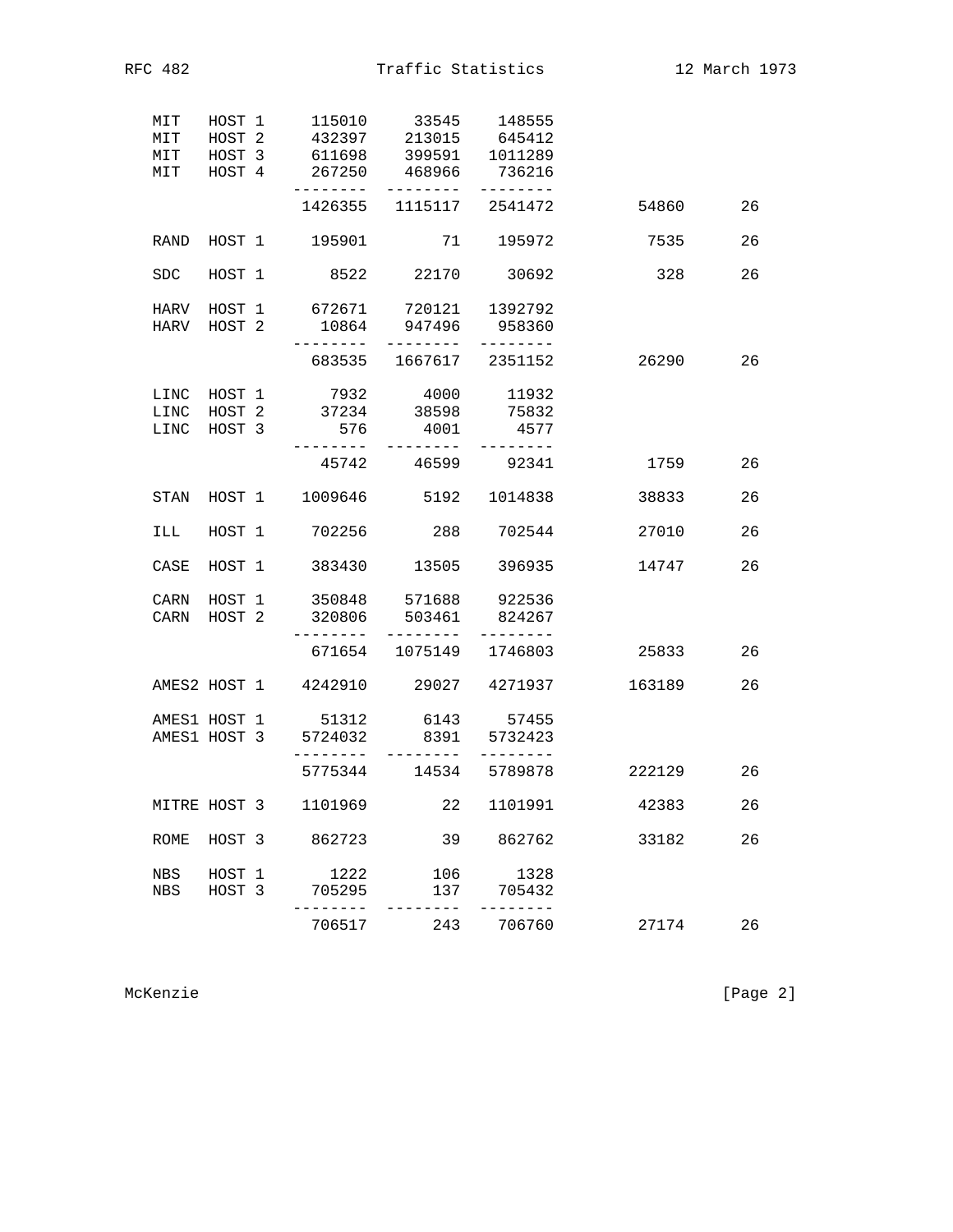| RFC 482             |                  |                                                         | Traffic Statistics     |                             |        | 12 March 1973 |
|---------------------|------------------|---------------------------------------------------------|------------------------|-----------------------------|--------|---------------|
| ETAC                |                  | HOST 3 1108929 156 1109085                              |                        |                             | 42651  | 26            |
| ISI                 | HOST 2           | 6759712 196234 6955946                                  |                        |                             | 259989 | 26            |
| USC<br>USC          | HOST 1<br>HOST 3 | 25631<br>1200072<br>---------                           | 126482                 | 152113<br>129553 1329625    |        |               |
|                     |                  | 1225703                                                 |                        | 256035 1481738              | 47142  | 26            |
| <b>GWC</b>          | HOST 3           | 721510                                                  |                        | 98 721608                   | 27750  | 26            |
| NOAA                | HOST 3           | 33267                                                   |                        | 10609 43876                 | 1279   | 26            |
| SAAC<br>SAAC HOST 3 | HOST 1           | $\overline{0}$<br>187829                                | 58                     | 57501 57501<br>187887       |        |               |
|                     |                  | ---------                                               | 187829 57559 245388    |                             | 7224   | 26            |
|                     |                  | BELV HAD NO TRAFFIC                                     |                        |                             |        | 26            |
| ARPA HOST 1         |                  | $\overline{0}$<br>ARPA HOST 3 684544 294695             | 300521                 | 300521<br>979239            |        |               |
|                     |                  |                                                         | 684544 595216 1279760  |                             | 26329  | 26            |
|                     |                  | ABER HOST 1 1881                                        |                        | $\overline{0}$<br>1881      | 72     | 26            |
|                     |                  | BBN T HOST 3 985431 3004 988435                         |                        |                             | 37901  | 26            |
| CCA HOST 3          |                  | CCA HOST 1 702159 156611 858770<br>1593906<br>--------- | --------               | 115709 1709615<br>--------- |        |               |
|                     |                  |                                                         | 2296065 272320 2568385 |                             | 88310  | 26            |
| XEROX HOST 1        |                  | 31949 960934 992883                                     |                        |                             | 1229   | 26            |
| FNWC HOST 3         |                  | 13691                                                   |                        | 137 13828                   | 527    | 26            |
| UCSD HOST 1         |                  | 357876 7543 365419                                      |                        |                             | 13764  | 26            |
|                     |                  | HAW T HOST 3 152726 7879                                |                        | 160605                      | 5874   | 26            |
| RML HOST 3          |                  | 62913                                                   | 116 63029              |                             | 2420   | 26            |
|                     |                  |                                                         |                        |                             |        |               |

McKenzie [Page 3]